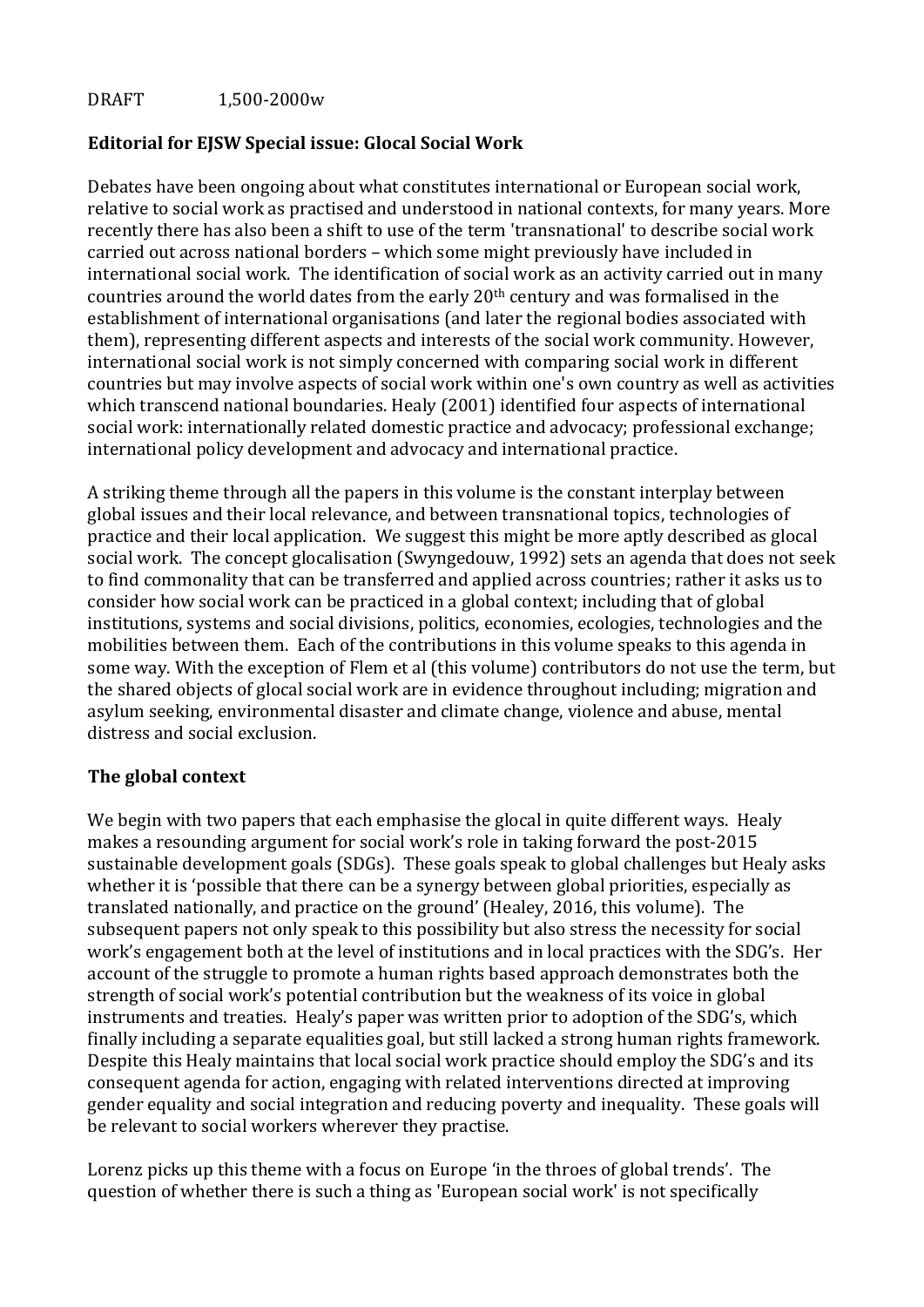addressed in this or other papers in this issue but there are certainly examples of papers that take the European context (and often more specifically the European Union) as the backdrop to the practice of social work, professional education and research projects. We can identify a number of issues which transcend national borders, as well as policies and regulations which apply transnationally and affect social work priorities throughout Europe: these include issues of poverty and migration, as identified by Lorenz. He argues that neo-liberal policies have promoted the 'privatisation of public services, the retrenchment of public welfare and restrictive measures such as workfare' constructing welfare as 'a burden'. This is at the same time as traditional institutions and informal support structures of late modernity have become eroded and individualisation has taken precedence. This sets up a challenge; 'The dilemma regarding degrees of personal liberty relative to state responsibilities for equality has become constitutive for social work in a dual sense since social work is called upon to constantly negotiate a compromise between both principles. Yet, at the same time social work is dependent on the manner in which structural (i.e. political and economic) conditions precast solutions to this dilemma' (Lorenz, this volume). This dynamic is an enduring one for glocal social work.

Garrett and Bertotti pick up these themes in their account of austerity, which compares how political and economic measures are impacting on communities and social workers in Ireland and Italy: they similarly call for a more radical vision of how social work might be reshaped. They introduce the concept of the austerity social worker, which highlights how actors within the neo-liberal project become connected; the service user to the practitioner, the social worker to their employer and the agency to the state. Endorsing Lorenz's claim regarding the erosion of social solidarity and integration, they note social worker's precarious employment conditions suggesting this encourages a political docility in which rationing services becomes a paramount consideration. Samsonen and Turney similarly find social work caught in the middle of attempts to regulate professional judgement. Through a comparison of England and Norway, they question the balance between state imposed restrictions on judgement and professional autonomy. In a related vein, Cummins pursues Wacquant's (2009) analysis that the (expansion of) the penal state is an inevitable part of the neo-liberal project from which social work has been largely withdrawn. Increasing incarceration is a global issue that, Cummins argues, should be a pressing social work concern. Drawing on England and Wales as a case study and with reference to the USA, he shows how 'punitive managerialism' has all but eroded the contribution of social work. Yet an underlying premise is that the former has the effect of increasing incarceration whilst the latter, with its foundations in social justice would, help to reduce it.

Learning across national boundaries highlighted both some of the commonalities in social work, and some of the significant differences in education, roles and organisation - and even titles - of social workers within one region of the world, leading Otto and Lorenz, in the European context, to coin the term 'social professions' (Otto and Lorenz, 1998)**.** Similar regional alliances and exchanges can be seen as operating elsewhere, for example, in the Australasia Pacific Region which arguably has even more diverse cultures and societies. However, as Lorenz has recently reiterated in this journal, the key word is 'social' (Lorenz, 2016, EJSW, 19(1) 4-17). This qualifies a range of issues, circumstances, and responses that can easily be undervalued in a globalised world dominated by economic and political concerns, where religious and cultural differences can be a source of dissent and conflict, within societies and between countries. Taking Europe as the context, Lorenz' paper in this issue brings the term, 'social solidarity' (back) into use and commends a wider political perspective and attention to 'relational citizenship' with an emphasis on rights rather than the social 'rescue' attempts, more commonly found in European social work. However, as Cheung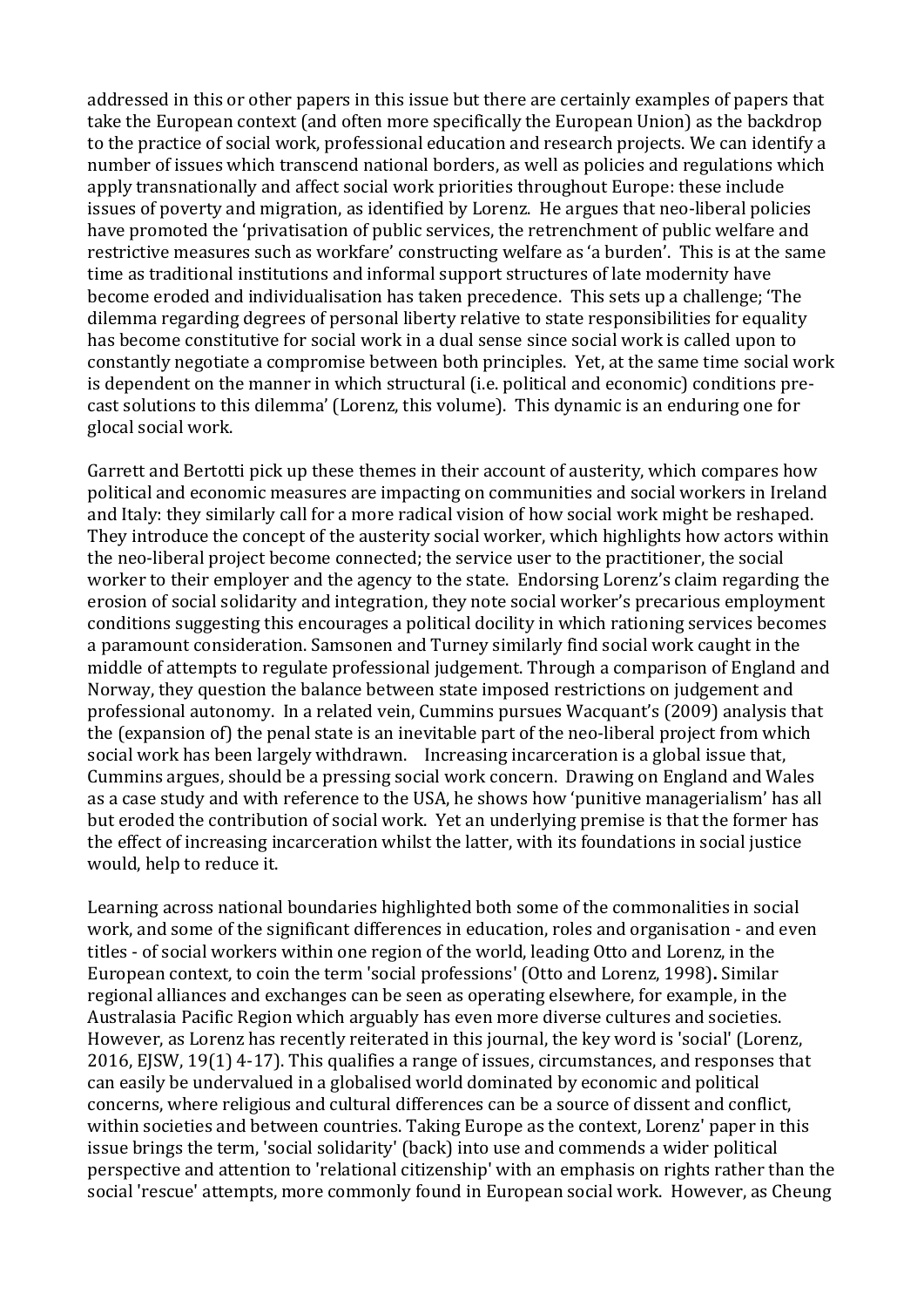helpfully illustrates through an exploration of the concept of Guanxi in China, relational citizenship and inclusion are themselves culturally embedded and imbued with local meanings and power within their everyday practise.

# **Glocal social work practises**

Although the different forms which social work might take around the world have increasingly been recognised – and the rationale for such variations understood - one of the issues associated with notions of international social work is the extent to which the value base can be considered universal, as opposed to related to the cultural assumptions of western societies and Judeo-Christian traditions. An overt recognition of the varied needs of different societies and the wide range of activities carried out by 'social workers' has been signalled in the recent 'labelling' of joint international conferences as 'social work and social development' and there has been a growing discourse about indigenisation of social work education relative to earlier assumptions about the transferablity of western ideas and practices which some saw as a negative characteristic of 'international social work' and a form of post-colonial intellectual imperialism. Complex histories, colonial and otherwise, play into the present context for social work wherever it is practiced.

The standpoint from which definitions are crafted have historically overlooked the dynamic nature of practise, never fixed and always at the boundary of what Rode (this volume) maintains is the interface between systems and the lifeworld. Social work needs to be responsive to local needs, advocating for policy change where vulnerable populations are adversely affected. And, in many countries, 'local populations' are no longer the homogeneous groups they once were (in a mythologised past?) and different groups often have ties across national as well as cultural boundaries. Countries experience the impact of multi-national corporations and regional and international economic policies and migration patterns differentially, suggesting that a focus exclusively on 'the national' is unsustainable in social work education and its practice.

Much can be learned from the comparative study of particular phenomena or the unpacking of concepts in common usage. Albuquerque, Santos and Almeida, consider the rhetoric and practice of 'empowerment'. In recognising, among other things, the power differentials inherent in the professional relationship and many facets of the life situation of people who use social services, they call for a more 'progressive and strategic' social work. Herath describes a collaborative project between students from Slovenia and Sri-Lanka with different disciplinary backgrounds (Sociology and Social Work) that emerged in response to the 2004 Tsunami, a poignant reminder of the relevance of climate change and the environment to social work. She directly addresses the place of social work within her country's neo-liberal agenda and offers one example. Scaling up from a small collaboration between students that applied the values enshrined in the global definition (IFSW, 2014) she develops a culturally sensitive, responsive and dynamic approach to needs. Kjørstad and Wolmesjö's starting point is the social constituted nature of human rights despite its status as a universal framework often understood as absolute rather than relative, but one which must be applied locally. Students took advantage of this learning context to examine economic and financial support issue of individuals and families, accessibility for disabled citizens and, what might be termed the 'wicked problems' (Rittel and Webber, 1973) of health and social policy such as drug misuse, abortion, sexuality and violence. Thematic analysis of the final assignments demonstrated the power of a human rights framework in helping to analyse global issues of injustice and human rights violation, forcing students to consider their own standpoint and agency within this context. Finally Ranz & Orit Nuttman-Shwartz bring the use of technology